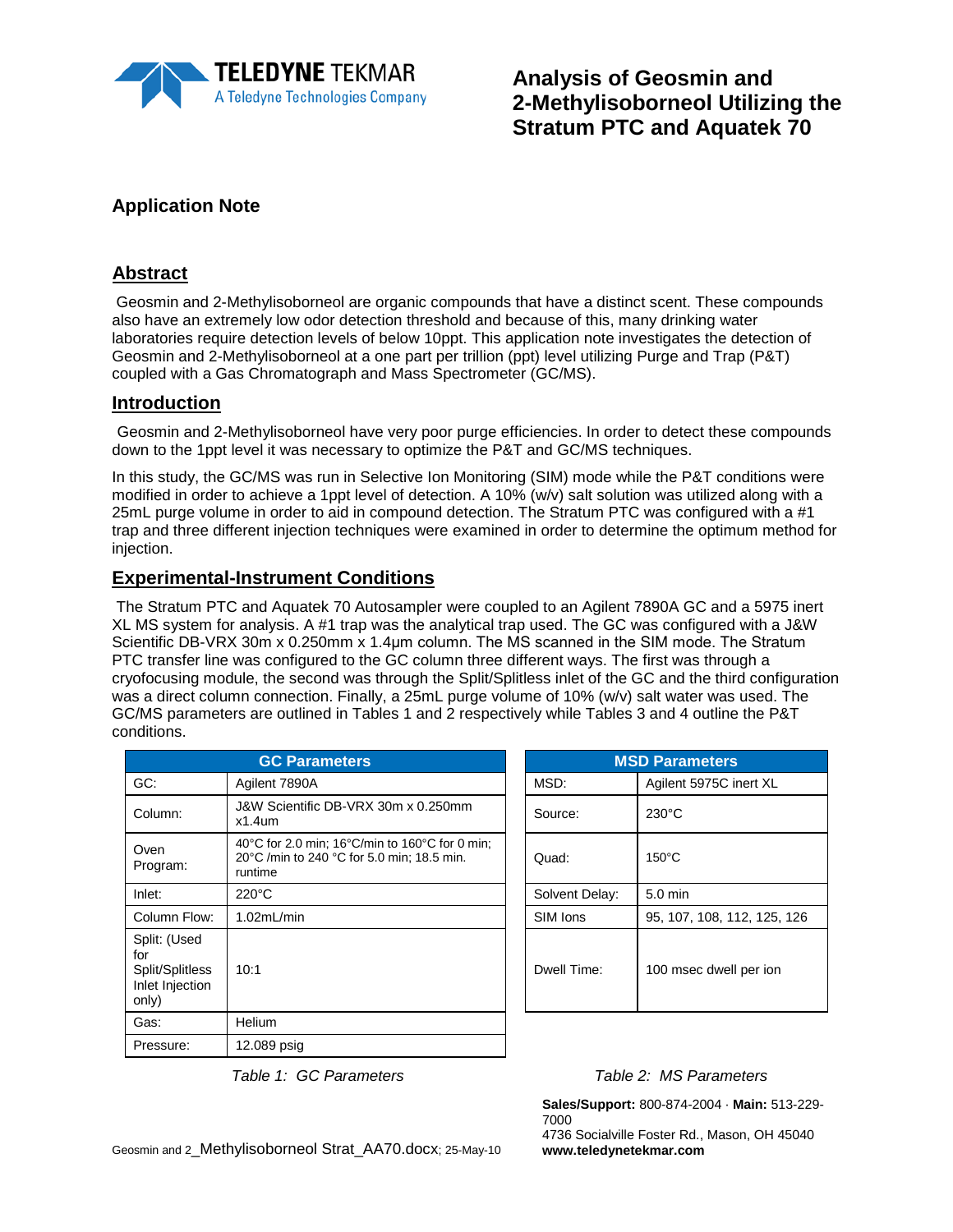| Stratum PTC and AQUATek 70 Parameters<br><b>Water Parameters for Cryofocusing Injection</b> |                        |                            |                      |  |  |  |  |
|---------------------------------------------------------------------------------------------|------------------------|----------------------------|----------------------|--|--|--|--|
| <b>Variable</b>                                                                             | <b>Value</b>           | <b>Variable</b>            | <b>Value</b>         |  |  |  |  |
| Pressurize Time                                                                             | 0.60 min               | <b>Purge Time</b>          | 12.00                |  |  |  |  |
| Fill IS Time                                                                                | $0.00$ min             | Purge Temp                 | $0^{\circ}$ C        |  |  |  |  |
| Sample Transfer Time                                                                        | $0.75$ min             | <b>Purge Flow</b>          | 45mL/min             |  |  |  |  |
| Rinse Loop Time                                                                             | $0.75$ min             | Dry Purge Time             | 5.00 min             |  |  |  |  |
| Purge Loop Time                                                                             | 1.00 min               | Dry Purge Temp             | $20^{\circ}$ C       |  |  |  |  |
| <b>Bake Rinse</b>                                                                           | <b>On</b>              | Dry Purge Flow             | 45mL/min             |  |  |  |  |
| Number of Bake Rinses                                                                       | 3                      | <b>GC Start</b>            | <b>End of Desorb</b> |  |  |  |  |
| <b>Bake Drain Time</b>                                                                      | 1.50 min               | <b>Desorb Preheat Temp</b> | $220^{\circ}$ C      |  |  |  |  |
| <b>Bake Drain Flow</b>                                                                      | 250mL/min              | <b>Desorb Drain</b>        | On                   |  |  |  |  |
| Valve Oven Temp                                                                             | $175^{\circ}$ C        | <b>Desorb Time</b>         | 6.00 min             |  |  |  |  |
| <b>Transfer Line Temp</b>                                                                   | 175°C                  | Desorb Temp                | $225^{\circ}$ C      |  |  |  |  |
| Sample Mount Temp                                                                           | $60^{\circ}$ C         | <b>Desorb Flow</b>         | 300mL/min            |  |  |  |  |
| Purge ready Temp                                                                            | $40^{\circ}$ C         | <b>Bake Time</b>           | 15.00 min            |  |  |  |  |
| <b>Condenser Ready Temp</b>                                                                 | $40^{\circ}$ C         | <b>Bake Temp</b>           | $230^{\circ}$ C      |  |  |  |  |
| Condenser Purge Temp                                                                        | $20^{\circ}$ C         | <b>Bake Flow</b>           | 250mL/min            |  |  |  |  |
| <b>Standby Flow</b>                                                                         | 45mL/min               | <b>Condenser Bake Temp</b> | $175^{\circ}$ C      |  |  |  |  |
| Pre-Purge Time                                                                              | $0.0$ min              | <b>Focus Temp</b>          | $-100^{\circ}$ C     |  |  |  |  |
| Pre-Purge Flow                                                                              | 0.0 <sub>m</sub> L/min | <b>Inject Time</b>         | 2.00 min             |  |  |  |  |
| Sample Heater                                                                               | On                     | <b>Inject Temp</b>         | $200^{\circ}$ C      |  |  |  |  |
| Sample Preheat Time                                                                         | $0.01$ min             | <b>Standby Temp</b>        | 150°C                |  |  |  |  |
| Sample Temp                                                                                 | $40^{\circ}$ C         |                            |                      |  |  |  |  |

# **Stratum PTC and AQUATek 70 Parameters**

*Table 3: Stratum PTC and AQUATek Parameters for a Cryofocusing Injection Stratum PTC Parameters are in Blue*

*Cryofocusing Parameters are in Green*

| <b>Stratum PTC and AQUATek 70 Parameters</b><br>Water Parameters for Split/Splitless Inlet and Direct Column Injections |              |                            |                        |  |  |  |  |
|-------------------------------------------------------------------------------------------------------------------------|--------------|----------------------------|------------------------|--|--|--|--|
| <b>Variable</b>                                                                                                         | <b>Value</b> | <b>Variable</b>            | Value                  |  |  |  |  |
| Pressurize Time                                                                                                         | $0.60$ min   | <b>Purge Time</b>          | 10.00                  |  |  |  |  |
| Fill IS Time                                                                                                            | $0.00$ min   | <b>Purge Temp</b>          | $0^{\circ}$ C          |  |  |  |  |
| Sample Transfer Time                                                                                                    | $0.75$ min   | <b>Purge Flow</b>          | 100mL/min              |  |  |  |  |
| Rinse Loop Time                                                                                                         | $0.75$ min   | Dry Purge Time             | 5.00 min               |  |  |  |  |
| Purge Loop Time                                                                                                         | $1.00$ min   | Dry Purge Temp             | $20^{\circ}$ C         |  |  |  |  |
| <b>Bake Rinse</b>                                                                                                       | On           | <b>Dry Purge Flow</b>      | 45mL/min               |  |  |  |  |
| Number of Bake Rinses                                                                                                   | 3            | <b>GC Start</b>            | <b>Start of Desorb</b> |  |  |  |  |
| <b>Bake Drain Time</b>                                                                                                  | $1.50$ min   | <b>Desorb Preheat Temp</b> | $220^{\circ}$ C        |  |  |  |  |
| <b>Bake Drain Flow</b>                                                                                                  | 250mL/min    | <b>Desorb Drain</b>        | On                     |  |  |  |  |

**Sales/Support:** 800-874-2004 · **Main:** 513-229-7000 4736 Socialville Foster Rd., Mason, OH 45040 **www.teledynetekmar.com**

Geosmin and 2\_Methylisoborneol Strat\_AA70.docx; 25-May-10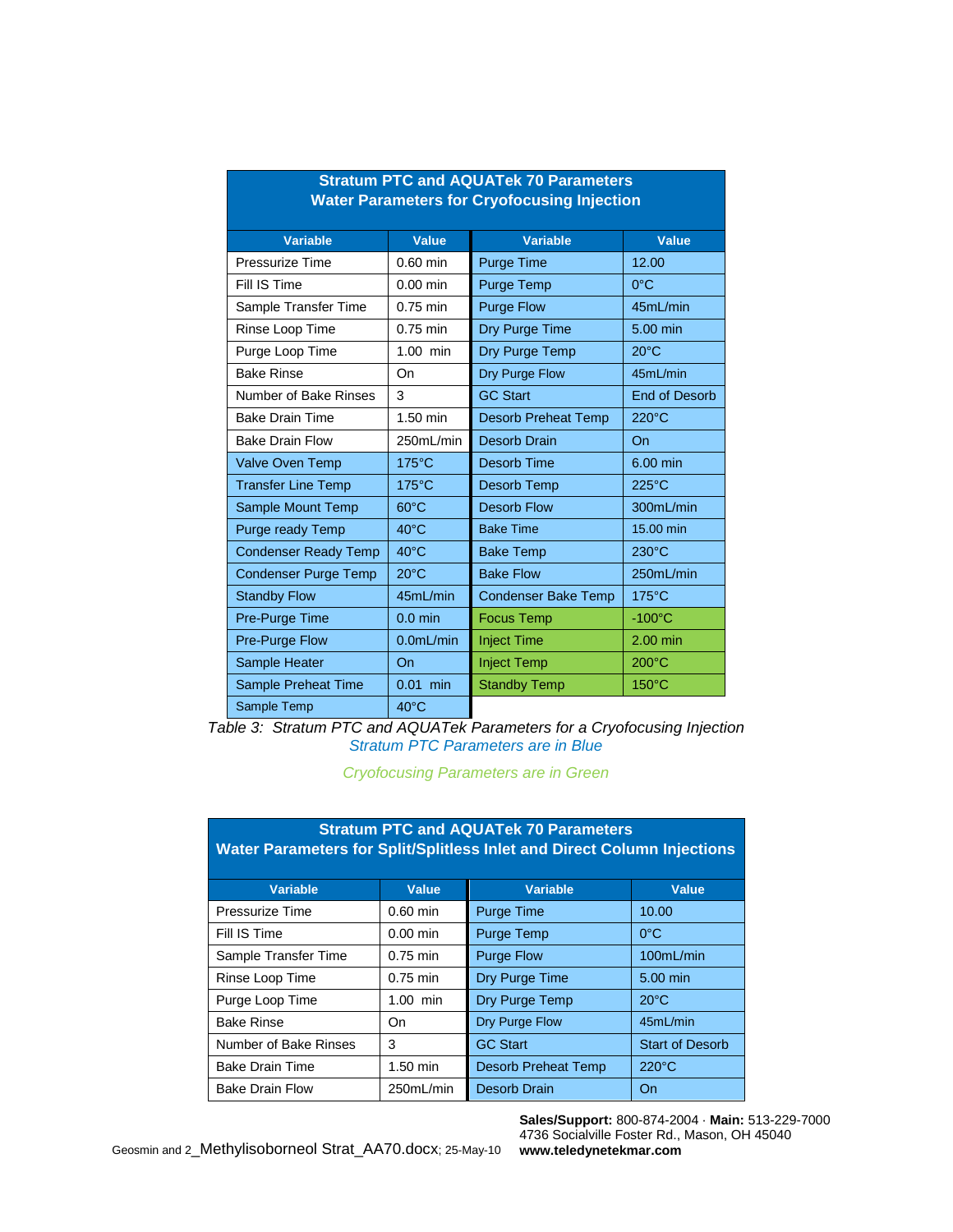| Valve Oven Temp             | $175^{\circ}$ C | Desorb Time                | 2.00 min        |
|-----------------------------|-----------------|----------------------------|-----------------|
| <b>Transfer Line Temp</b>   | $175^{\circ}$ C | Desorb Temp                | $225^{\circ}$ C |
| Sample Mount Temp           | $60^{\circ}$ C  | <b>Desorb Flow</b>         | 300mL/min       |
| Purge ready Temp            | $40^{\circ}$ C  | <b>Bake Time</b>           | 15.00 min       |
| <b>Condenser Ready Temp</b> | $40^{\circ}$ C  | <b>Bake Temp</b>           | $230^{\circ}$ C |
| <b>Condenser Purge Temp</b> | $20^{\circ}$ C  | <b>Bake Flow</b>           | 250mL/min       |
| <b>Standby Flow</b>         | 45mL/min        | <b>Condenser Bake Temp</b> | $175^{\circ}$ C |
| Pre-Purge Time              | $0.0$ min       |                            |                 |
| <b>Pre-Purge Flow</b>       | $0.0$ mL/min    |                            |                 |
| Sample Heater               | On              |                            |                 |
| Sample Preheat Time         | $0.01$ min      |                            |                 |
| Sample Temp                 | $40^{\circ}$ C  |                            |                 |

*Table 4: Stratum PTC and Aquatek Parameters for Split/Splitless Inlet and Direct Column Injections* 

*Stratum PTC Parameters are in Blue*

# **Calibration**

A 50ppb working calibration standard was prepared in methanol. Calibration standards were prepared in a 50mL volumetric flask and filled to volume with 10% (w/v) de-ionized salt water solution. The calibration range was 1.0-100ppt. The standards were transferred to headspace free 40mL vials for analysis. The calibration data was analyzed using Agilent Chemstation software. The calculated linear regression and the %RSD of each compound and their respective injection techniques are outlined in Tables 5, 6 and 7.

# **Method Detection Limit (MDL), Carryover, and Precision and Accuracy Study**

A statistical determination of the MDL's was determined for both of the compounds with each injection technique by analyzing seven replicate standards of a 1ppt calibration standard. Furthermore, seven replicate standards of a 10ppt calibration standard were analyzed for each injection method in order to determine the precision and accuracy of the experimental conditions. Finally, three blanks were run after a high, 100ppt calibration standard in order to determine percent carryover for each technique. The detection limits, precision and accuracy data and percent carryover for each compound and their respective injection method are provided in Tables 5, 6, and 7.

| Compound           | Calibration<br>Curve<br>%RSD | Calibration<br>Curve<br>Linearitv | <b>Spike</b><br>Level<br>(ppt) | <b>MDL</b><br>(ppt) | <b>Spike</b><br>Level<br>(ppt) | Precision<br>(%RSD) | Accuracy (%<br>Recovery) | $\frac{9}{6}$<br>Carryover |
|--------------------|------------------------------|-----------------------------------|--------------------------------|---------------------|--------------------------------|---------------------|--------------------------|----------------------------|
| Geosmin            | 3.94                         | 1.000                             | 1.00                           | 0.114               | 10.00                          | 5.80                | 103.89                   | 0.13                       |
| 2-Methylisoborneol | 6.52                         | 1.000                             | 1.00                           | 0.236               | 10.00                          | 7.38                | 107.43                   | 0.03                       |

| Compound           | Calibration<br>Curve<br>%RSD | Calibration<br>Curve<br>Linearity | Spike<br>Level<br>(ppt) | <b>MDL</b><br>(ppt) | <b>Spike</b><br>Level<br>(ppt) | Precision<br>(%RSD) | Accuracy (%<br>Recovery) | %Carryover |
|--------------------|------------------------------|-----------------------------------|-------------------------|---------------------|--------------------------------|---------------------|--------------------------|------------|
| Geosmin            | 3.99                         | 1.000                             | 1.00                    | 0.123               | 10.00                          | 3.61                | 94.22                    | 0.44       |
| 2-Methylisoborneol | 1.70                         | 1.000                             | 1.00                    | 0.206               | 10.00                          | 4.25                | 98.39                    | 0.10       |

*Table 5: Cryofucusing Injection Experimental Results Summary*

*Table 6: Split/Splitless Inlet Injection Experimental Results Summary*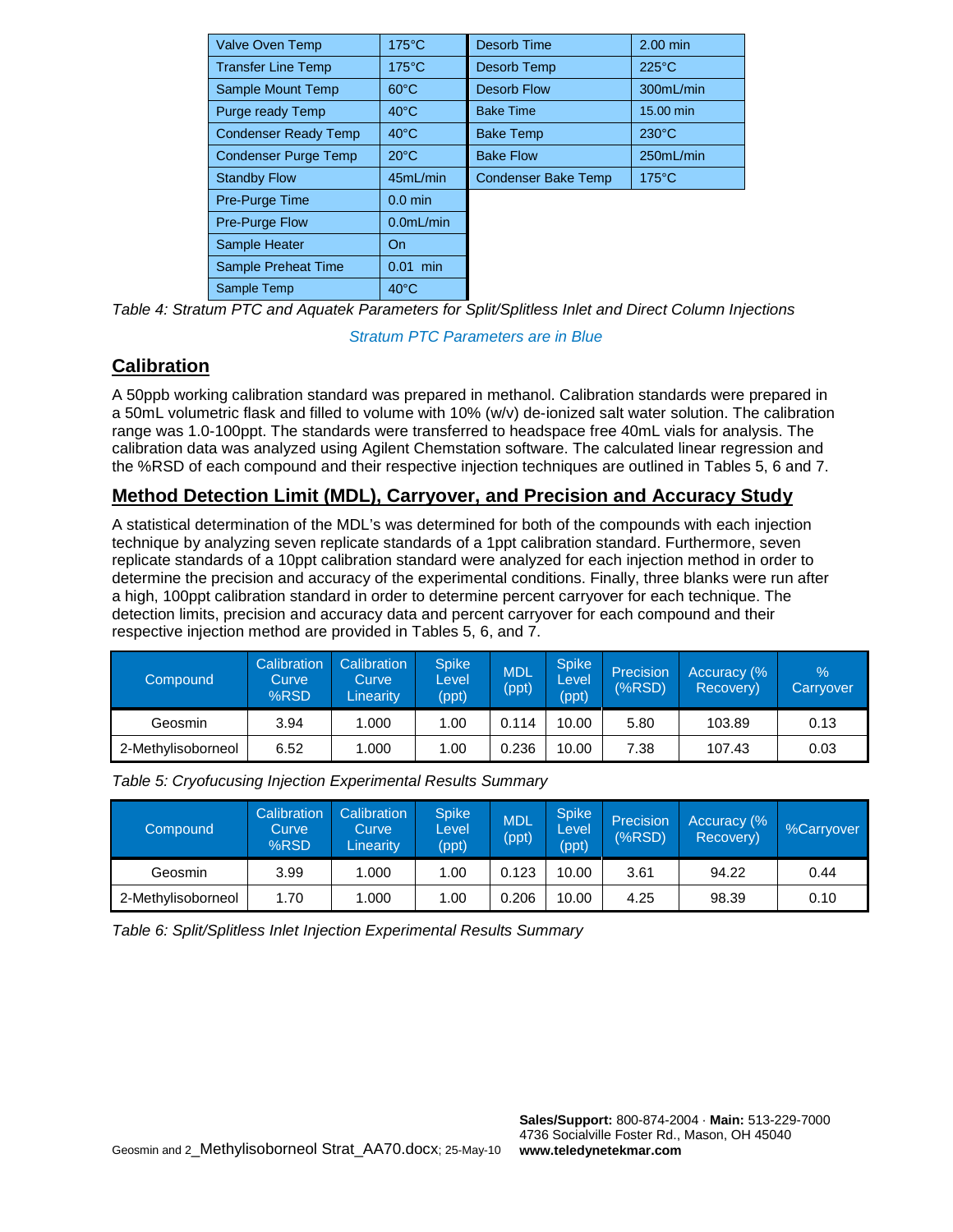| Compound           | Calibration<br>Curve<br>%RSD | Calibration<br>Curve<br><b>Linearity</b> | <b>Spike</b><br>Level<br>(ppt) | <b>MDL</b><br>(ppt) | <b>Spike</b><br>Level<br>(ppt) | Precision<br>(%RSD) | Accuracy (%<br>Recovery) | %Carryover |
|--------------------|------------------------------|------------------------------------------|--------------------------------|---------------------|--------------------------------|---------------------|--------------------------|------------|
| Geosmin            | 7.18                         | 1.000                                    | 1.00                           | 0.220               | 10.00                          | 2.10                | 100.01                   | 0.11       |
| 2-Methylisoborneol | 7.35                         | 1.000                                    | 1.00                           | 0.172               | 10.00                          | 2.77                | 103.25                   | 0.04       |

*Table 7: Direct Column Injection Experimental Results Summary*



*Figure 1: Total Ion Chromatogram of a 50ppt Geosmin and 2-Methylisoborneol Standard Using Cryofocusing Injection*



*Figure 2: Total Ion Chromatogram of a 50ppt Geosmin and 2-Methylisoborneol Standard using Split/Splitless Inlet Injection*